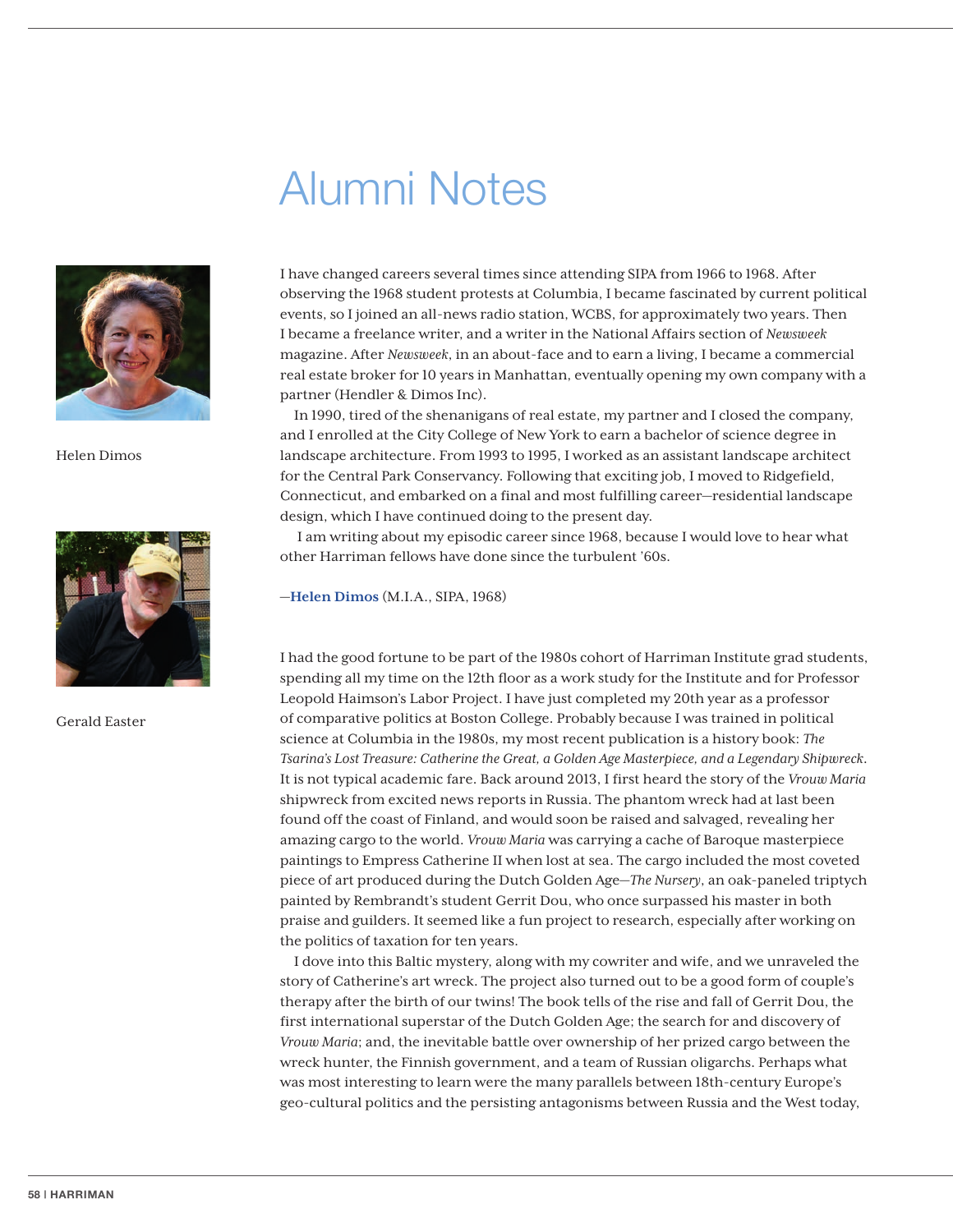especially as personified through archnemeses Empress Catherine and President Putin. My lessons in Russian politics and history, delivered by Professors Haimson, Bialer, Shulman, Rothschild, et al., served me well in this endeavor.

—**Gerald Easter** (Ph.D., Political Science, 1992)

I spent all of 2019 as the prime minister of Sarajevo Canton, one of the most challenging political executive posts in Bosnia and Herzegovina. My appointment represented a signal of change in Bosnian politics, which had been dominated by nationalism and populism since the U.S.-brokered peace agreement in 1995. The 14-month appointment was greeted with significant popular support and heavy backing of the international community, but ended in March 2020, after two coalition partners switched sides to join the nationalists. Right now I am working with my social-liberal party Naša stranka, preparing for the upcoming municipal elections in November 2020.

—**Edin Forto** (Harriman Institute East Central Europe Certificate, 2001; M.I.A., SIPA, 2001)

I started graduate work in the History Department and in the (then) Russian Institute in 1963. I was in Turkey, at the Dil ve Tarih-Cografya Fakültesi, from January 1967 to January 1968 and then went to visit relatives in Russia. Upon my return to Columbia in the spring of 1968, I submitted my master's essay to the History Department and my certificate essay to the Russian Institute.

I taught at Rutgers University (Newark and New Brunswick campuses) from 1969 to 2012, attaining the rank of Professor II (Distinguished Professor in 1988), offering courses on the history of Central Asia, Islamic civilization, the Ottoman Empire, the Byzantine Empire, the medieval Slavic world, and related subjects. I chaired the History Department (Newark) for eight years and was director of the Middle Eastern Studies Program (New Brunswick) during my later years. In 2019, I was elected as an Honorary Member of the Hungarian Academy of Sciences in the field of Oriental Studies. I am the author, editor, or coeditor of numerous books as well as articles in English, Russian, and Turkish.

—**Peter B. Golden** (Ph.D., History, 1970; Harriman Institute Certificate, 1968)



Edin Forto



Peter B. Golden